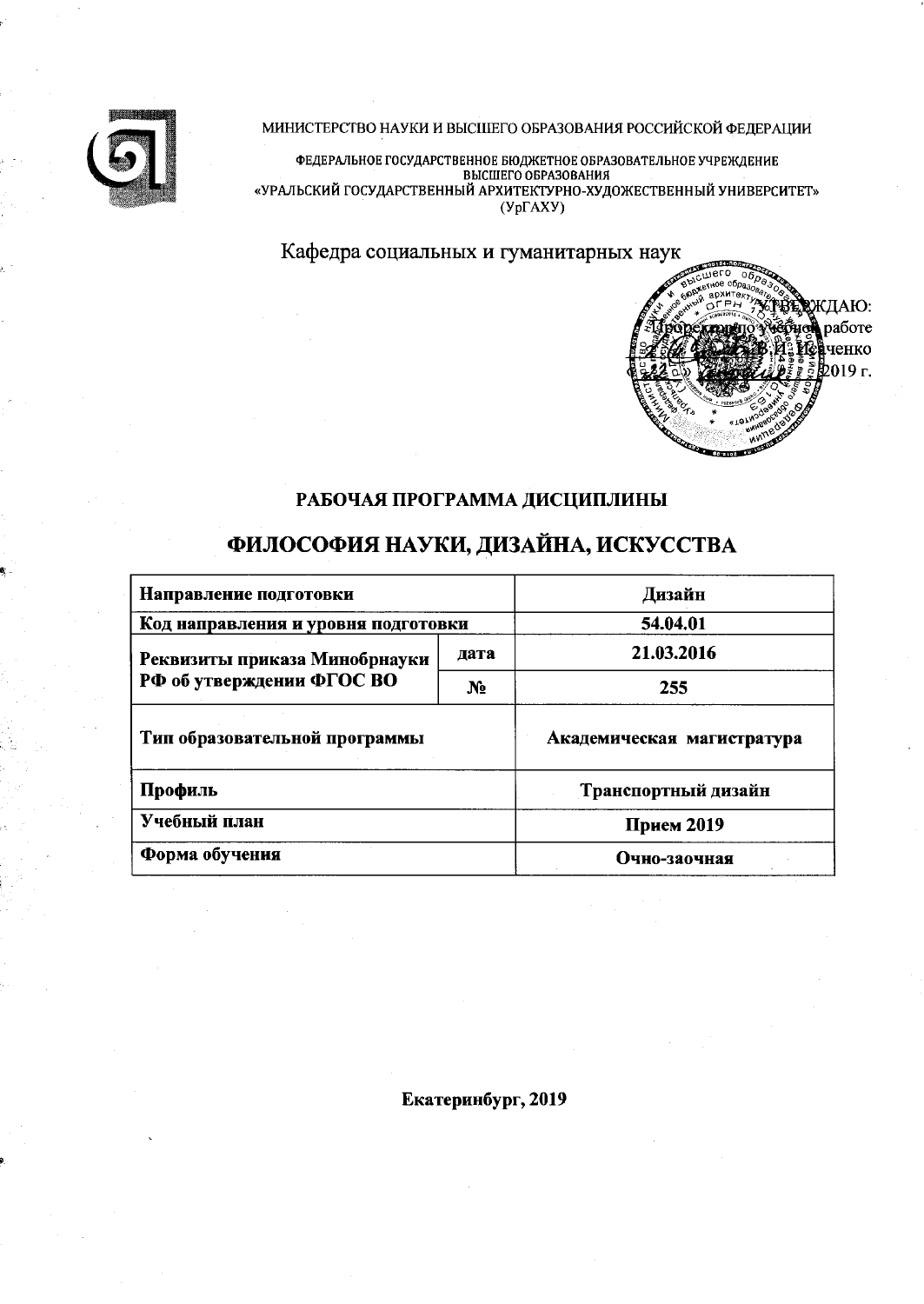## 1. ОБЩАЯ ХАРАКТЕРИСТИКА ДИСЦИПЛИНЫ

## ФИЛОСОФИЯ НАУКИ, ДИЗАЙНА, ИСКУССТВА

## 1.1. Место дисциплины в структуре образовательной программы, связи с другими лиспиплинами:

Дисциплина ФИЛОСОФИЯ НАУКИ, ДИЗАЙНА, ИСКУССТВА входит в базовую часть образовательной программы. Дисциплина базируется на знаниях, умениях и навыках, сформированных результате  $\mathbf{B}$ освоения студентами предшествующих лисциплин образовательной программы бакалавриата: «Философия». «Культурология». Дисциплина ФИЛОСОФИЯ НАУКИ, ДИЗАЙНА, ИСКУССТВА взаимосвязана с такими лиспиплинами, как «Современные проблемы дизайна и искусства», «Методы научно-проектных исследований», изучение дисциплины необходимо для осуществления научно-исследовательской деятельности и для подготовки магистерской диссертации.

## 1.2. Аннотация содержания дисциплины:

Дисциплина состоит из четырех разделов:

Раздел 1. Социально-ценностная общность людей как основа возникновения потребности в науке, дизайне и искусстве. Элементы научного знания в доисторическом обществе. Постепенная дифференциация и кристаллизация элементов различных видов деятельности, но основе синкретического взаимообогащения.

Раздел 2. Философские проблемы науки. Исторически изменчивая потребность в науке и её удовлетворение. Генезис науки, европейское и восточное влияние на его осуществление. Проблема периодизации этапов развития науки.

Раздел 3. Философские проблемы дизайна. Историческая изменчивость потребности в дизайне и её реализация. Лизайн как последовательное закрепление практического и социального опыта общества.

Раздел 4. Философские проблемы искусства. Основные потребности в искусстве, их историческая обусловленность. Искусство как познание. Совершенное в искусстве как выражение формы позитивного совершенства человека.

#### 1.3. Краткий план построения процесса изучения дисциплины:

Процесс изучения дисциплины включает лекции. практические занятия  $\mathbf{M}$ самостоятельную работу обучающихся. Основные формы интерактивного обучения: лекциядискуссия, кейс-метод. В ходе изучения дисциплины студенты выполняют рефераты по темам дисциплины.

Форма заключительного контроля при промежуточной аттестации - экзамен. Для проведения промежуточной аттестации по дисциплине создан фонд оценочных средств.

Оценка по дисциплине носит интегрированный характер, учитывающий результаты оценивания участия студентов в аудиторных занятиях, качества и своевременности выполнения реферата, устного ответа на экзамене.

#### 1.4. Планируемые результаты обучения по дисциплине

Изучение дисциплины является этапом формирования у студента следующих компетенций:

| ОК-1: способностью к абстрактному мышлению, анализу, синтезу                           |  |  |  |  |  |  |  |
|----------------------------------------------------------------------------------------|--|--|--|--|--|--|--|
| ОК-3: готовностью к саморазвитию, самореализации, использованию творческого потенциала |  |  |  |  |  |  |  |
| ОПК-1: способностью совершенствовать и развивать свой интеллектуальный и               |  |  |  |  |  |  |  |
| общекультурный уровень                                                                 |  |  |  |  |  |  |  |

ОПК-2: способностью к самостоятельному обучению новым методам исследования, к изменению научного и научно-производственного профиля профессиональной деятельности

ОПК-4: способностью вести научную и профессиональную дискуссию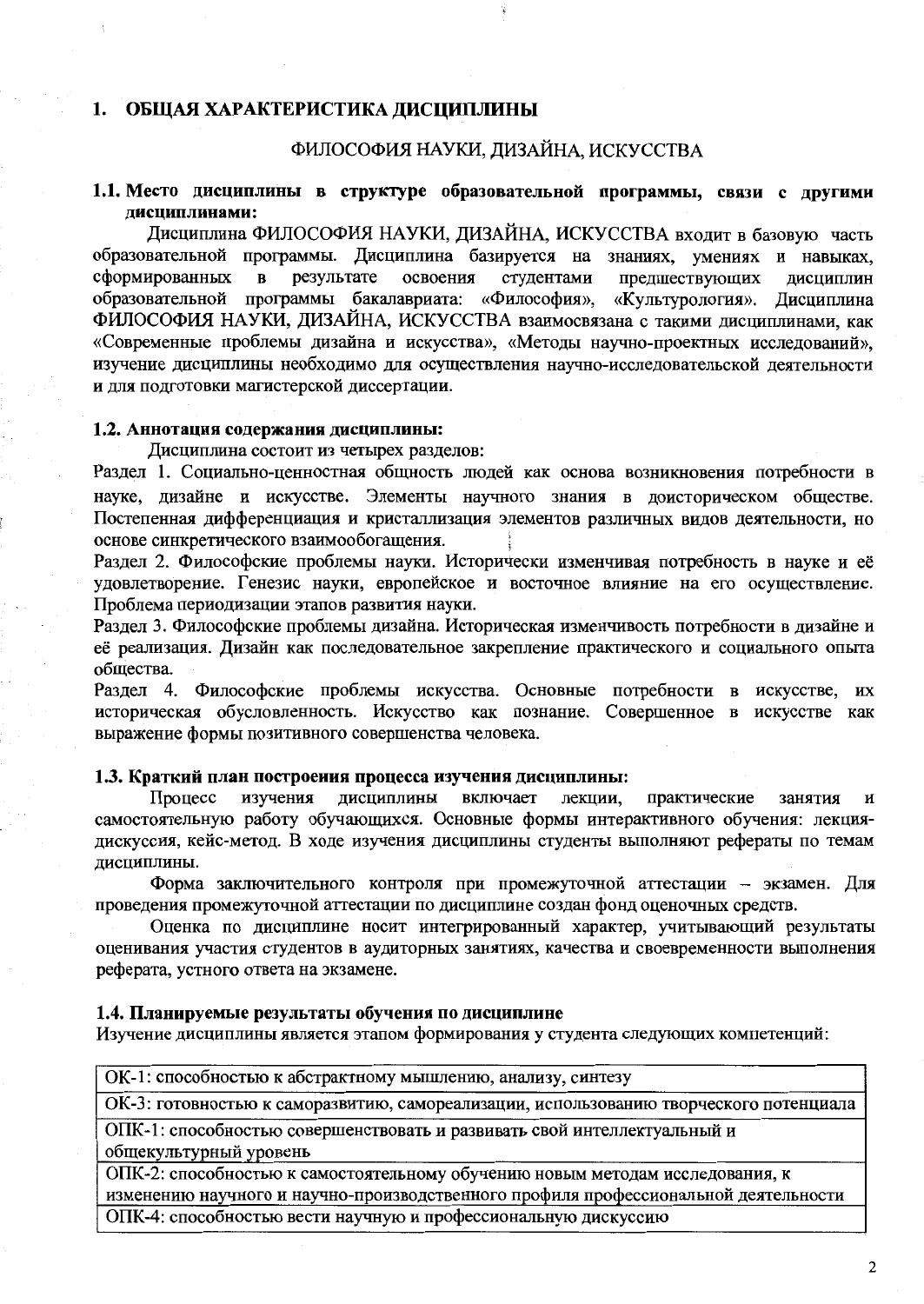Планируемый результат изучения дисциплины в составе названных компетенций:

Способность совершенствовать и развивать свой интеллектуальный и общекультурный уровень, обучаться новым методам исследования, готовность к саморазвитию, самореализации, использованию творческого потенциала, способность к абстрактному мышлению, анализу, синтезу, способность вести научную и профессиональную дискуссию, ориентироваться в основных методологических и мировоззренческих проблемах, возникающих в науке на современном этапе развития.

В результате изучения дисциплины обучающийся должен:

Знать и понимать: основные проблемы и концепции философии науки, дизайна, искусства, необходимые методы исследования в области дизайна.

#### Уметь:

- а) применять знание и понимание при осуществлении научно-исследовательской деятельности (планирование исследования, сбор информации и ее обработка, фиксирование и обобщение полученных результатов) в области дизайна;
- б) выносить суждения о новых методах исследования, совершенствовать и развивать свой интеллектуальный и общекультурный уровень;
- в) комментировать данные и результаты, связанные с областью изучения коллегам и преподавателю.

Демонстрировать навыки и опыт деятельности в процессе выступления с научными докладами и сообщениями в области профессиональной деятельности.

|                      |                              |                |                                       | занятия     | Аудиторные                                     |                                                     | Самостоятельная работа                    |                             |                                       |                                      |                        |                          |               |                            |                                             |                                       |                                        |                                           |                                                                             |
|----------------------|------------------------------|----------------|---------------------------------------|-------------|------------------------------------------------|-----------------------------------------------------|-------------------------------------------|-----------------------------|---------------------------------------|--------------------------------------|------------------------|--------------------------|---------------|----------------------------|---------------------------------------------|---------------------------------------|----------------------------------------|-------------------------------------------|-----------------------------------------------------------------------------|
| По Семестрам         | (3.e.)<br>единиц<br>Зачетных | (4ac)<br>Часов | <b>8CC20</b><br>занятия<br>Аудиторные | E<br>Лекции | Семинары (C)<br>занятия (113),<br>Практические | $\widehat{\mathbb{E}}$<br>занятий<br>виды<br>Другие | <b>8CC20</b><br>paboma<br>Самостоятельная | (KII)<br>проект<br>Курсовой | $\widetilde{E}$<br>работа<br>Курсовая | (PTP)<br>Расчетно-графическая работа | рафическая работа (ГР) | (PP)<br>Расчетная работа | E)<br>Pedepar | (ДP)<br>работа<br>Домашняя | клаузура)<br>(3CCE,<br>работа<br>Гворческая | работе<br>к контрольной<br>Подготовка | зачету<br>экзамену,<br>×<br>Подготовка | занятий<br>виды самостоятельных<br>Другие | $\overline{\mathbf{u}}$<br>аттестации<br>Форма промежуточной<br>дисциплине* |
| $\ddot{\phantom{a}}$ | 4                            | 144            | 36                                    | 8           | 28                                             |                                                     | 108                                       |                             |                                       |                                      |                        |                          | 10            |                            |                                             |                                       | 36                                     | 62                                        | Экз                                                                         |
| Ит<br>0 <sub>0</sub> | 4                            | 144            | 36                                    | 8           | 28                                             |                                                     | 108                                       |                             |                                       |                                      |                        |                          | 10            |                            |                                             |                                       | 36                                     | 62                                        |                                                                             |

## 1.5. Объем дисциплины

\*Зачет с оценкой - 3О, Зачет - Зач, Экзамен - Экз, Курсовые проекты - КП, Курсовые работы - КР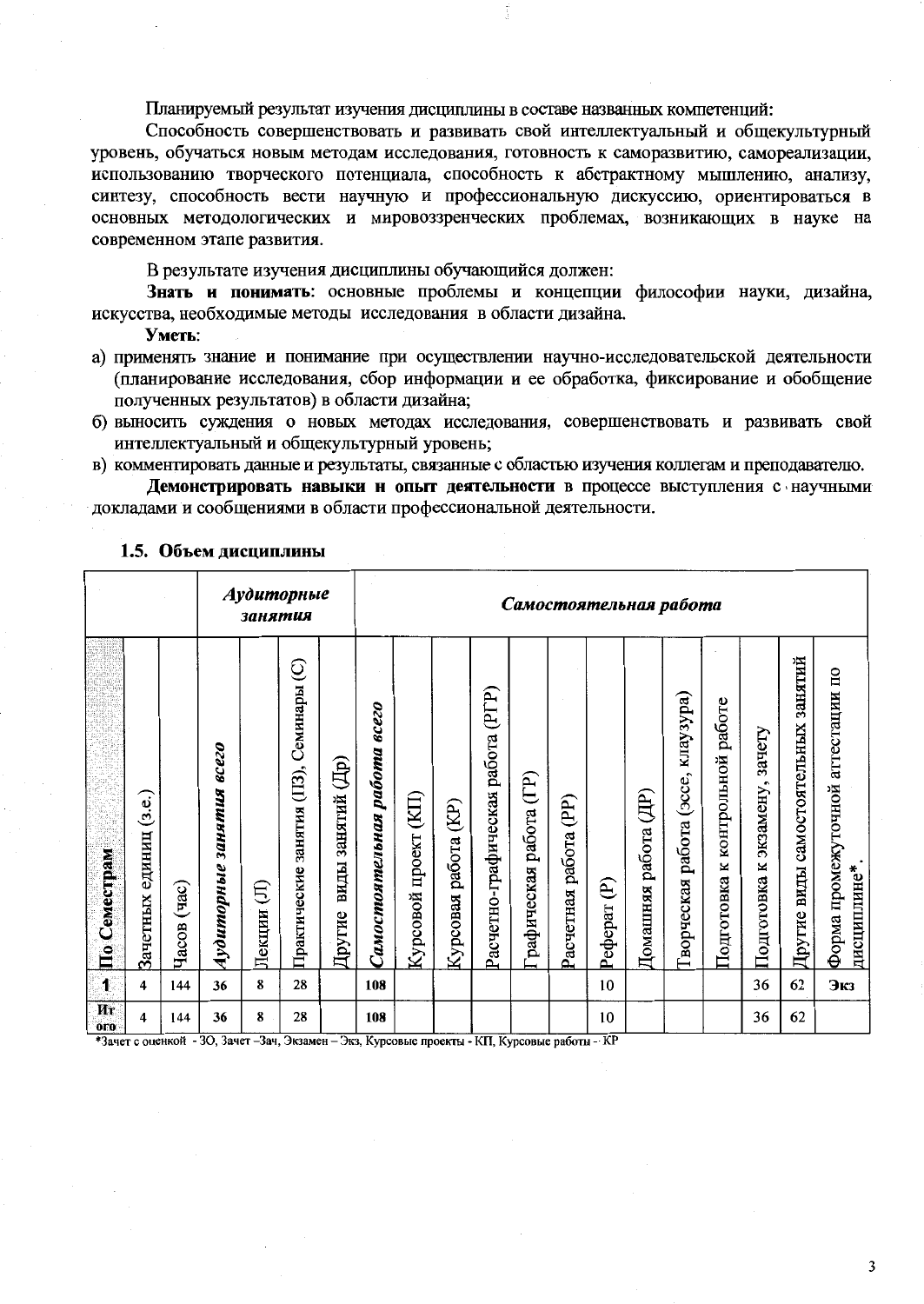# 2. СОДЕРЖАНИЕ ДИСЦИПЛИНЫ

| Код     | Раздел, тема, содержание дисциплины*                                                                                                                                             |
|---------|----------------------------------------------------------------------------------------------------------------------------------------------------------------------------------|
| раздела |                                                                                                                                                                                  |
| P.1     | Социально-ценностная<br>общность<br>людей<br>как<br>основа<br>возникновення                                                                                                      |
|         | потребности в науке, дизайне и искусстве. Элементы научного знания в                                                                                                             |
|         | доисторическом обществе. Постепенная дифференциация и кристаллизация                                                                                                             |
|         | элементов<br>различных<br>деятельности,<br>основе<br>видов<br>$_{\rm HO}$<br>синкретического<br>Осознание<br>взаимообогащения.<br>значимости<br>социальной<br>общности<br>людей, |
|         | обеспечивающей сохранение и выживание каждого. Значение<br>объектов -                                                                                                            |
|         | посредников большей, более совершенной ценности как условие совершенствования                                                                                                    |
|         | и развития социальных связей. Закрепление объектов-посредников в искусственно                                                                                                    |
|         | создаваемых формах знания, архитектуры, дизайна и искусства. Роль объектов                                                                                                       |
|         | природы: камней, раковин, деревьев, растений и т. д. как объектов - посредников.                                                                                                 |
|         | Закрепление объектов-посредников в искусственно создаваемых формах знания,                                                                                                       |
|         | архитектуры, дизайна и искусства.                                                                                                                                                |
| P.2     | Философские проблемы науки. Исторически изменчивая потребность в науке и её                                                                                                      |
|         | удовлетворение. Генезис науки, европейское и восточное влияние на его<br>осуществление. Проблема периодизации этапов развития науки. Социокультурные и                           |
|         | интеллектуальные предпосылки формирования теоретического мышления. Культура                                                                                                      |
|         | античного полиса и становление первых форм теоретической науки Предмет и                                                                                                         |
|         | основные проблемы науки. Понятие объект и предмет научного исследования.                                                                                                         |
|         | Онтологический статус реальности в науке. Методы вычленения и исследования                                                                                                       |
|         | эмпирического объекта: наблюдение, измерение, эксперимент, модельный                                                                                                             |
|         | эксперимент. Субъект научного познания, его структура. Кантианская парадигма                                                                                                     |
|         | сложности познания. Понятие субъекта научного познания как сложного системного                                                                                                   |
|         | образования. Структура научного знания и его элементы. Методология научного<br>познания. Современные концепции философии наук.                                                   |
| P.3     | Фнлософские проблемы дизайна. Историческая изменчивость потребности в                                                                                                            |
|         | дизайне и её реализация. Элементы дизайна в доисторическом обществе. Дизайн как                                                                                                  |
|         | последовательное закрепление практического и социального опыта общества.                                                                                                         |
|         | Объекты - посредники ценностных отношений людей как формы благ и богатства.                                                                                                      |
|         | Механизмы передачи объектов дизайна в первобытном обществе. Методы и приемы                                                                                                      |
|         | первобытном<br>обществе.<br>Развитие<br>дизайна<br>знаний<br>трансляции<br>$\, {\bf B}$<br>$\, {\bf B} \,$                                                                       |
|         | доиндустриальную, индустриальную и постиндустриальную эпохи. Основные<br>подходы к определению дизайна как науки и деятельности. В определении дизайна                           |
|         | указывается на его исследовательский рациональный потенциал. Методология                                                                                                         |
|         | познания в дизайне. Потребности и функции дизайна.                                                                                                                               |
| P.4     | Философские проблемы искусства. Основные потребности в искусстве, их                                                                                                             |
|         | историческая обусловленность. Прагматическая потребность: создание условий,                                                                                                      |
|         | благоприятных<br>осуществления<br>жизни,<br>для<br>эмоциональное<br>наполнение,                                                                                                  |
|         | компенсанаторика, терапевтическая функция. Воздействующая сущность искусства.                                                                                                    |
|         | Художественное творчество, как осуществление потребности в совершенствовании                                                                                                     |
|         | и развитии духовного мира человека, которое удваивает реальный мир как                                                                                                           |
|         | "воссозданную реальность" в произведениях искусства. Искусство как познание.<br>Роль искусства в жизни общества. Совершенное в искусстве как выражение формы                     |
|         | позитивного совершенства человека. Творческая природа искусства как источник                                                                                                     |
|         | его способности выразить любые состояния человеческого и природного                                                                                                              |
|         | существования.                                                                                                                                                                   |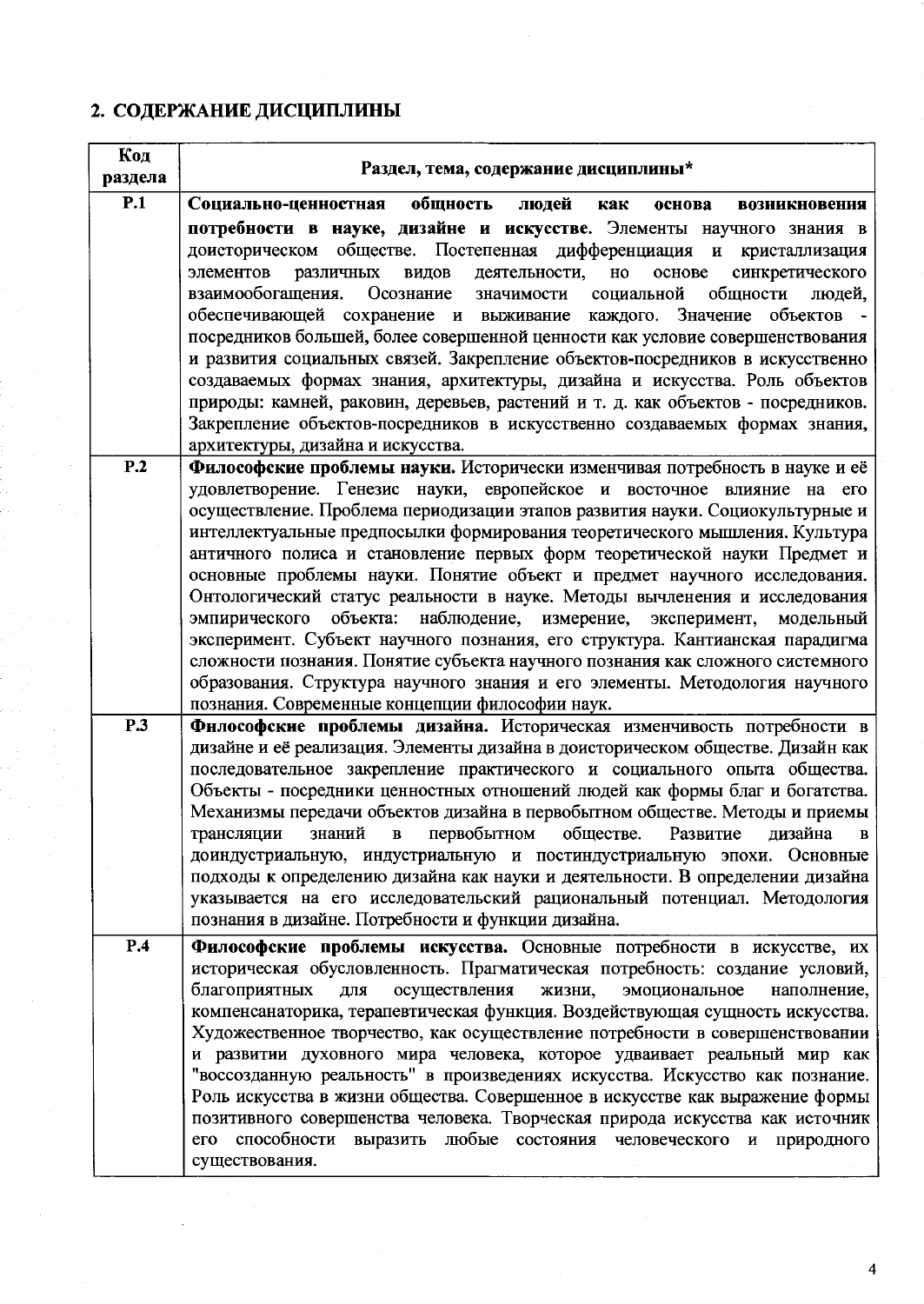## 3. РАСПРЕДЕЛЕНИЕ УЧЕБНОГО ВРЕМЕНИ

## 3.1 Распределение аудиторных занятий и самостоятельной работы по разделам **ЛИСЦИПЛИНЫ**

|              |           |                                                                                                                           |     |        | Аудиторные<br>занятня (час.)   | Самост.          |                                                          |  |
|--------------|-----------|---------------------------------------------------------------------------------------------------------------------------|-----|--------|--------------------------------|------------------|----------------------------------------------------------|--|
| Семестр      | Неделя    | геместра<br>Раздел дисциплины,<br>тема                                                                                    |     | Лекцин | Практ.<br>заиятия,<br>семинары | работа<br>(час.) | Оценочные<br>средства                                    |  |
| 1            | $1 - 4$   | Раздел 1. Социально-ценностная<br>общность людей как основа<br>возникновения потребности в<br>науке, дизайне и искусстве. | 24  | 8      |                                | 16               | задание к лекции-<br>дискуссии                           |  |
| $\mathbf{1}$ | $5 - 8$   | Раздел 2. Философские проблемы<br>науки.                                                                                  | 24  |        | 8                              | 16               | кейс-задание к<br>семинарам №<br>1,2,3,4,                |  |
| 1            | $9 - 12$  | Раздел 3. Философские проблемы<br>дизайна.                                                                                | 24  |        | 8                              | 16               | кейс-задание к<br>семинарам №<br>5,6,7,8                 |  |
| $\mathbf{1}$ | $13 - 16$ | Раздел 4. Философские проблемы<br>искусства.                                                                              | 24  |        | 8                              | 16               | кейс-задание к<br>семинарам №<br>9, 10, 11, 12,          |  |
| $\mathbf{1}$ | $17 - 18$ | Защита рефератов                                                                                                          | 12  |        | 4                              | 8                | задание к<br>семинарам №<br>13,14<br>защита<br>рефератов |  |
|              |           | Подготовка к экзамену                                                                                                     | 36  |        |                                | 36               |                                                          |  |
|              |           | Итого:                                                                                                                    | 144 | 8      | 28                             | 108              | экзамен                                                  |  |

### 3.2 Другие виды занятий

Участие в ежегодной научной конференции Международная конференция молодых ученых «Актуальные проблемы архитектуры и дизайна» (УрГАХУ).

## 3.3 Мероприятия самостоятельной работы и текущего контроля

- 3.3.1 Примерный перечень тем курсовых проектов (курсовых работ) Не предусмотрено
- 3.3.2 Примерный перечень тем расчетно-графических работ Не предусмотрено
- 3.3.3 Примерный перечень тем графнческих работ Не предусмотрено
- 3.3.4 Примерный перечень тем расчетных работ (программных продуктов) Не предусмотрено
- 3.3.5 Примерный перечень тем рефератов (эссе, творческих работ) Роль дизайна в формировании культуры и содержании ее культурных форм
- 3.3.6 Примериый перечень тем практических внеаудиторных (домашних) работ Не предусмотрено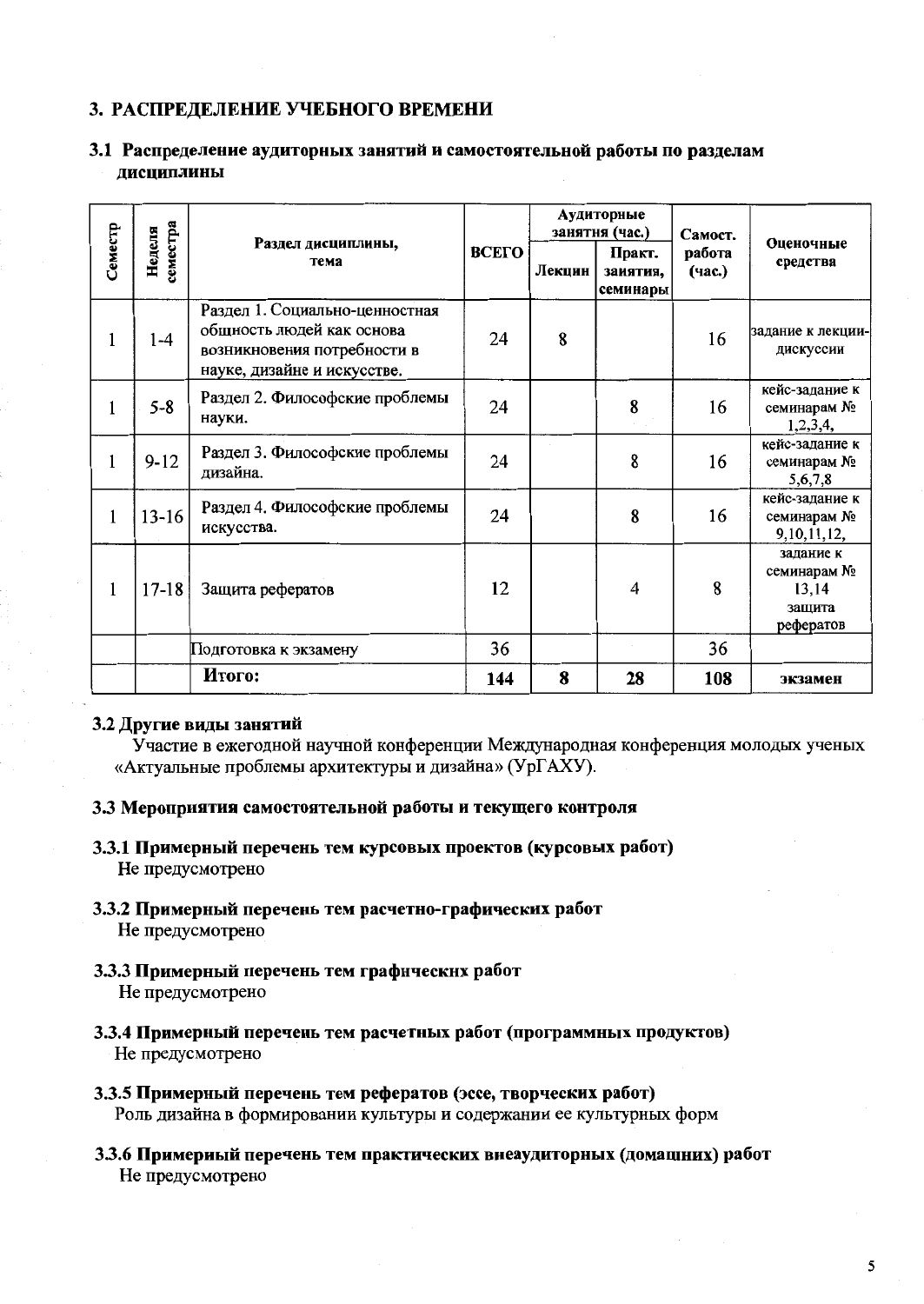## 3.3.7 Примерная тематика контрольных работ

Не предусмотрено

# 3.3.8 Примерная тематика клаузур

Не предусмотрено

## 4. ПРИМЕНЯЕМЫЕ ТЕХНОЛОГИИ ОБУЧЕНИЯ

|                                           | Активные методы обучения     |            |                             |           |                        |                                    |                                |                      |                             |                             |                                          |                                   | Дистанционные технологии и<br>электронное обучение |                                            |                         |
|-------------------------------------------|------------------------------|------------|-----------------------------|-----------|------------------------|------------------------------------|--------------------------------|----------------------|-----------------------------|-----------------------------|------------------------------------------|-----------------------------------|----------------------------------------------------|--------------------------------------------|-------------------------|
| Код<br>раздела,<br>темы<br>дисципли<br>ны | тестирование<br>Компьютерное | Кейс-метод | игра<br>Деловая или ролевая | Портфолно | команде<br>m<br>Работа | кооперации<br>развивающей<br>Метод | система<br>Балльно-рейтинговая | дискуссия<br>лекция- | (какие)<br>методы<br>Другие | курсы<br>учебные<br>Сетевые | E<br>Виртуальные практикумы<br>гренажеры | видеоконференции<br>z<br>Вебинары | Асинхронные web-конференции и<br>семинары          | Совместная работа и разработка<br>контента | Другие (указать, какие) |
| P.1                                       |                              |            |                             |           |                        |                                    |                                |                      |                             |                             |                                          |                                   |                                                    |                                            |                         |
| P.2, P.3                                  |                              |            |                             |           |                        |                                    |                                |                      |                             |                             |                                          |                                   |                                                    |                                            |                         |

## 5. УЧЕБНО-МЕТОДИЧЕСКОЕ И ИНФОРМАЦИОННОЕ ОБЕСПЕЧЕНИЕ ДИСЦИПЛИНЫ

## 5.1. Рекомендуемая литература

## 5.1.1. Основная литература

- Никитина, И. П. Философия искусства в 2 ч. Часть 1 : учебник для бакалавриата и  $1)$ магистратуры / И. П. Никитина. — 2-е изд., испр. и доп. — М.: Юрайт, 2017. — 266 с. URL: www.biblio-online.ru/book/F9D8E44C-7F85-4C0C-AAE5-2EFE803DE6CB.
- 2) Никитина, И. П. Философия искусства в 2 ч. Часть 2 : учебник для бакалавриата и магистратуры / И. П. Никитина. — 2-е изд., испр. и доп. — М.: Юрайт, 2017. — 293 с. URL: www.biblio-online.ru/book/F9D8E44C-7F85-4C0C-AAE5-2EFE803DE6CB.
- 3) Бессонов, Б. Н. История и философия науки : учебное пособие для бакалавриата и магистратуры / Б. Н. Бессонов. — 2-е изд., доп. — М.: Юрайт, 2017. — 293 с. URL: www.biblio-online.ru/book/28BA6339-B31C-4C8C-844B-8895985A570C.
- Багдасарьян, Н. Г. История, философия и методология науки и техники : учебник и 4) практикум для бакалавриата и магистратуры / Н. Г. Багдасарьян, В. Г. Горохов, А. П. Назаретян; под общ. ред. Н. Г. Багдасарьян. — М.: Юрайт, 2018. — 383 с. URL: www.biblioonline.ru/book/864AE1EA-F0A5-4762-AD7D-DE431038FDDA

## 5.1.2. Дополнительная литература

- 1) Философские проблемы творчества в искусстве и дизайне : учебное пособие / Т. Ю. Быстрова. - 2-е изд. стер. - Екатеринбург : УГТУ-УПИ, 2009. - 159 с.
- 2) Батурин В.К. Философия науки: учебное пособие. / В.К. Батурин. М.: Юнити-Дана, 2012. 304 c. https://biblioclub.ru/index.php?page=book red&id=117897&sr=1
- Философия науки: учеб. пособие для аспирантов и соискателей / Е. В. Мареева, С. Н.  $3)$ Мареев, А. Д. Майданский. - М.: ИНФРА-М, 2012. - 333 с.

6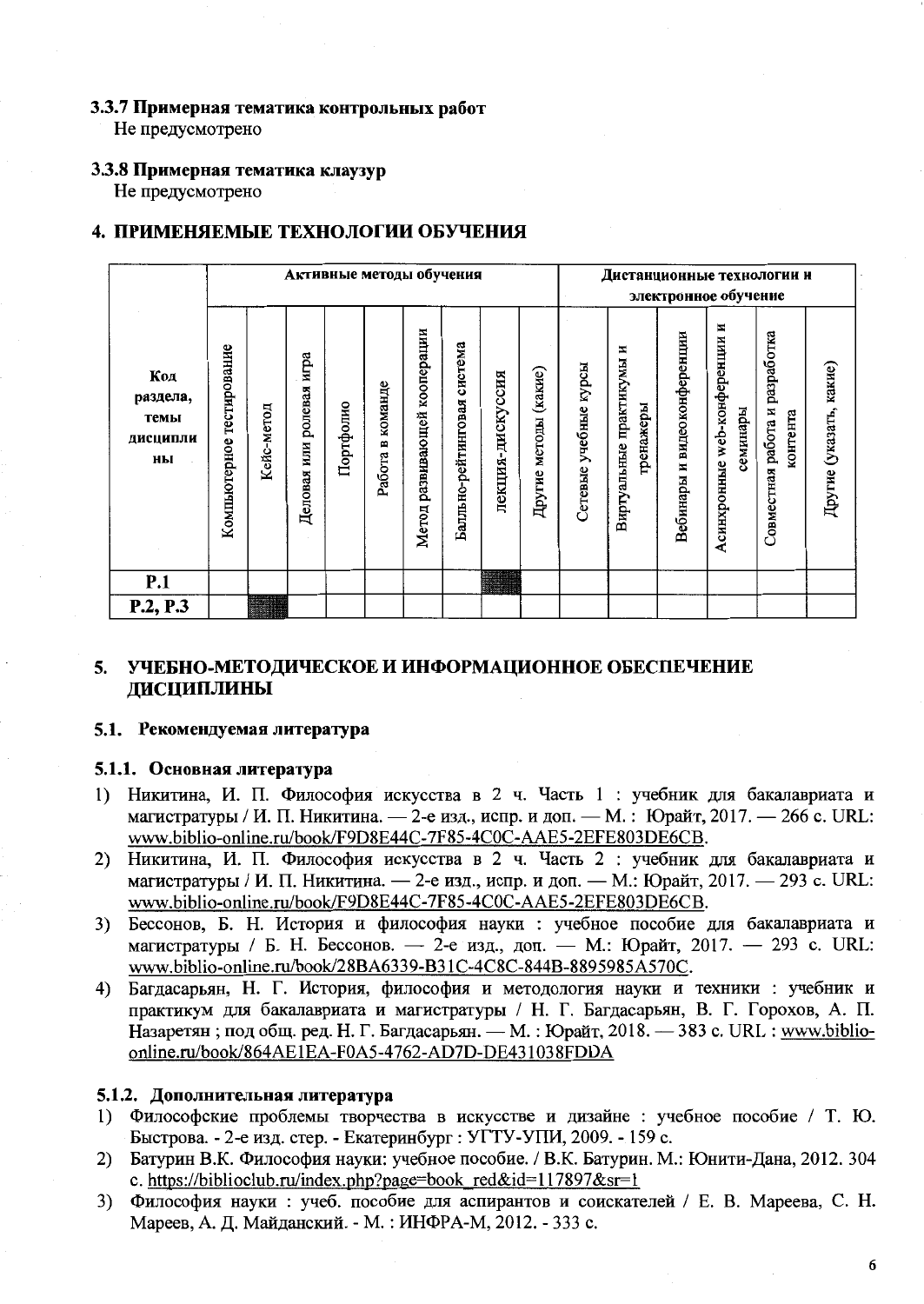- 4) История и философия науки (философия науки) : учеб. пособие / Н. П. Волкова, Е. Ю. Бельская [и др.]; под ред. Ю. В. Крянева, Л. Е. Моториной. - 2-е изд. - М. : Альфа-М : ИНФРА-М, 2012. - 416 с.
- Смирнова, Л.Э. История и теория дизайна: учебное пособие / Л.Э. Смирнова. Красноярск:  $5)$ Сибирский фелеральный университет, 2014. 224 URL:  $\mathbf{c}$ .  $\mathbf{r}$ http://biblioclub.ru/index.php?page=book&id=435841
- 6) Бельтинг Х. Образ и культ. История образа до эпохи искусства М.: Прогресс-Традиция, 2002. URL: https://biblioclub.ru/index.php?page=book red&id=44329
- Лизайн-код: культура креатива / Г. Н. Лола. СПб. : ЭЛМОР, 2011. 140 с.  $7)$
- 8) Морфология искусства / А. Г. Габричевский. М.: Аграф. 2002. 864 с.
- 9) Теория и практика общественно-научной информации. Выпуск 20, М.: РАН ИНИОН, 2011. 229 c.
- 10) Никитина И. П. Философия искусства / Н. П. Никитина. М.: Омега-Л, 2010.- 559 с.
- 11) Мельникова Л. Л. Философия и методология науки. Учебное пособие. / Л.Л. Мельнкова. Минск: Вышэйшая школа, 2012. 640 с.

#### $5.2.$ Учебно-методическое обеспеченне для самостоятельной работы

Ветошкин В.И. Организация самостоятельной работы студентов. Уч.-мет. Пособие. / В.И. Ветошкин, Ю.В. Кондакова. - Екатеринбург: изд-во УралГАХА «Архитектон», 2009. - 87 с.

#### Перечень информационных технологий, используемых при осуществлении 5.3. образовательного процесса по дисциплине, включая перечень программного обеспечения н

## информационных справочных систем\*

## 5.3.1 Перечень программного обеспечення

| Тип ПО                          | Название         | Источник               | Доступность для<br>студентов                                                                   |
|---------------------------------|------------------|------------------------|------------------------------------------------------------------------------------------------|
| Прикладное ПО/<br>Офисный пакет | Microsoft Office | Лицензионная программа | Доступно<br>в компьютерном<br>классе и в<br>аудиториях для<br>самостоятельной<br>работы УрГАХУ |

## 5.3.2 Базы данных и информационные справочные системы

Не используются

#### $5.4.$ Электронные образовательные ресурсы

www.biblio-online.ru https://biblioclub.ru

## 6. МЕТОДИЧЕСКИЕ УКАЗАНИЯ ДЛЯ ОБУЧАЮЩИХСЯ ПО ОСВОЕНИЮ **ЛИСЦИПЛИНЫ**

Студент обязан:

1) знать:

- график учебного процесса по дисциплине (календарный план аудиторных занятий и планграфик самостоятельной работы);
- порядок формирования итоговой оценки по дисциплине; (преподаватель на первом занятии по дисциплине знакомит студентов с перечисленными организационно-методическими материалами);
- 2) посещать все виды аудиторных занятий (преподаватель контролирует посещение всех видов занятий). вести самостоятельную работу по дисциплине, используя литературу,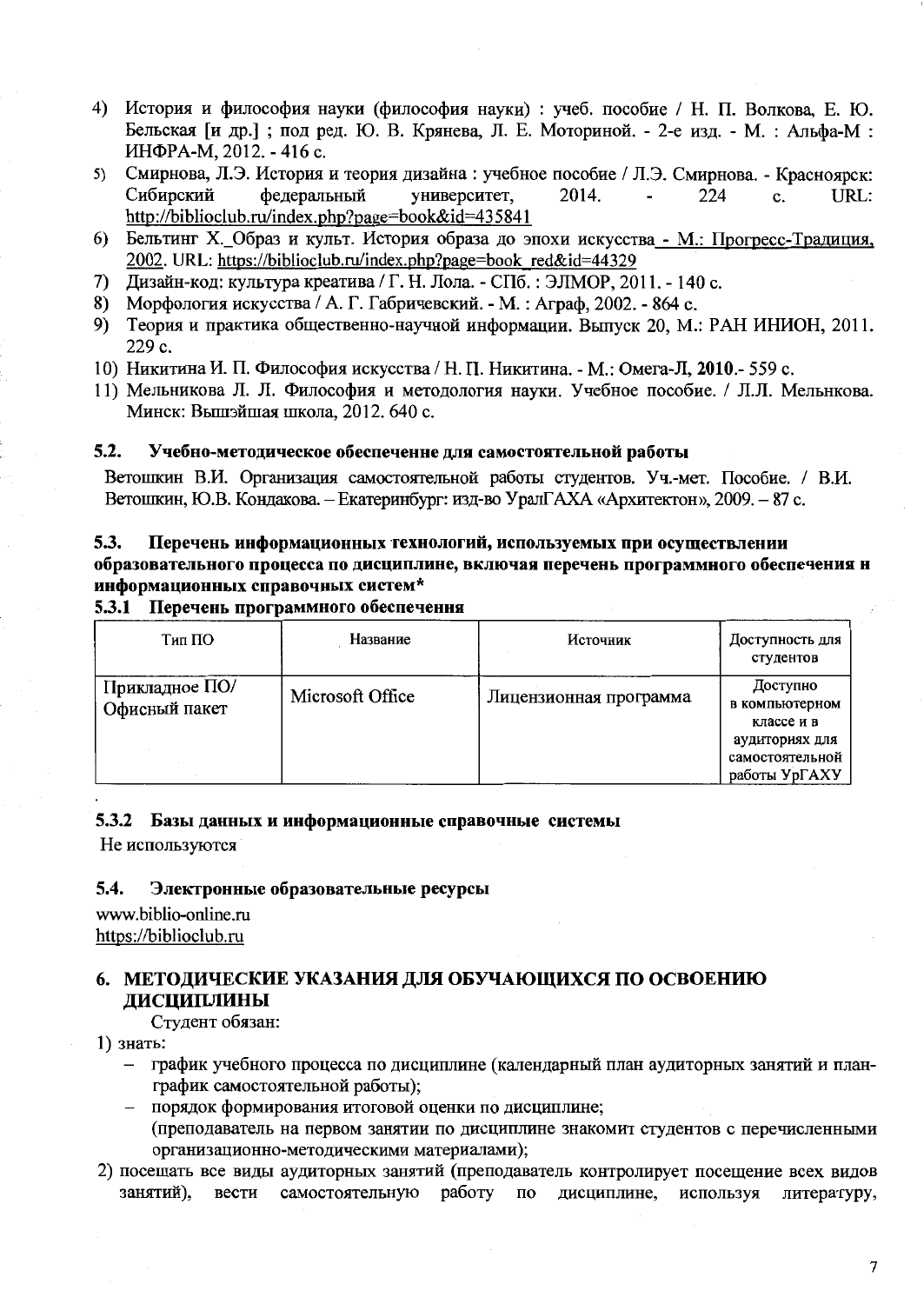рекомендованную в рабочей программе дисциплины и преподавателем (преподаватель передает список рекомендуемой литературы студентам);

- 3) готовиться и активно участвовать в аудиторных занятиях, используя рекомендованную литературу и методические материалы;
- 4) своевременно и качественно выполнять все виды аудиторных и самостоятельных работ, предусмотренных графиком учебного процесса по дисциплине (преподаватель ведет непрерывный мониторинг учебной деятельности студентов);
- 5) в случае возникновения задолженностей по текущим работам своевременно до окончания семестра устранить их, выполняя недостающие или исправляя не зачтенные работы, предусмотренные графиком учебного процесса (преподаватель на основе данных мониторинга учебной деятельности своевременно предупреждает студентов о возникших задолженностях и необходимости их устранения).

### 7. МАТЕРИАЛЬНО-ТЕХНИЧЕСКОЕ ОБЕСПЕЧЕНИЕ ДИСЦИПЛИНЫ

материально-технического обеспечения <sub>B</sub> качестве лиспиплины используется традиционная оборудованная аудитория (классная доска, аудиторные столы и стулья), обеспечивающая чтение лекций и проведение практических занятий.

## 8. ФОНД ОЦЕНОЧНЫХ СРЕДСТВ ДЛЯ ПРОВЕДЕНИЯ ПРОМЕЖУТОЧНОЙ **АТТЕСТАЦИИ**

Фонд оценочных средств предназначен для оценки:

- 1) соответствия фактически достигнутых каждым студентом результатов изучения дисциплины результатам, запланированным в формате дескрипторов «знать, уметь, иметь навыки» (п.1.4) и получения интегрированной оценки по дисциплине;
- уровня формирования элементов компетенций, соответствующих этапу  $(2)$ изучения дисциплины.

#### КРИТЕРИИ ОЦЕНИВАНИЯ РЕЗУЛЬТАТОВ КОНТРОЛЬНО-ОЦЕНОЧНЫХ 8.1. **МЕРОПРИЯТИЙ** ТЕКУЩЕЙ И ПРОМЕЖУТОЧНОЙ **АТТЕСТАЦИИ**  $\Pi$ <sup>O</sup> ДИСЦИПЛИНЕ

8.1.1. Уровень формирования элементов компетенций, соответствующих этапу изучения дисциплины, оценивается с использованием следующих критериев и шкалы оценок\*:

| Критерии             | Шкала оценок                              |                     |  |
|----------------------|-------------------------------------------|---------------------|--|
| Оценка по дисциплине | Уровень освоения элементов<br>компетенций |                     |  |
| Отлично              |                                           | Высокий             |  |
| Хорошо               | Зачтено                                   | Повышенный          |  |
| Удовлетворительно    |                                           | Пороговый           |  |
| Неудовлетворительно  | Не зачтено                                | Элементы не освоены |  |

\*) описание критериев см. Приложение 1.

8.1.2. Промежуточная аттестация по дисциплине представляет собой комплексную оценку, определяемую уровнем выполнения всех запланированных контрольно-оценочных мероприятий (КОМ). Используемый набор КОМ имеет следующую характеристику:

| No<br>$\pi/\pi$ | $\Phi$ орма КОМ                              | Состав КОМ                   |
|-----------------|----------------------------------------------|------------------------------|
|                 | Посещение аудиторных занятий                 |                              |
|                 | Выполнение заданий по темам занятий (лекций) | Задания для лекции-дискуссии |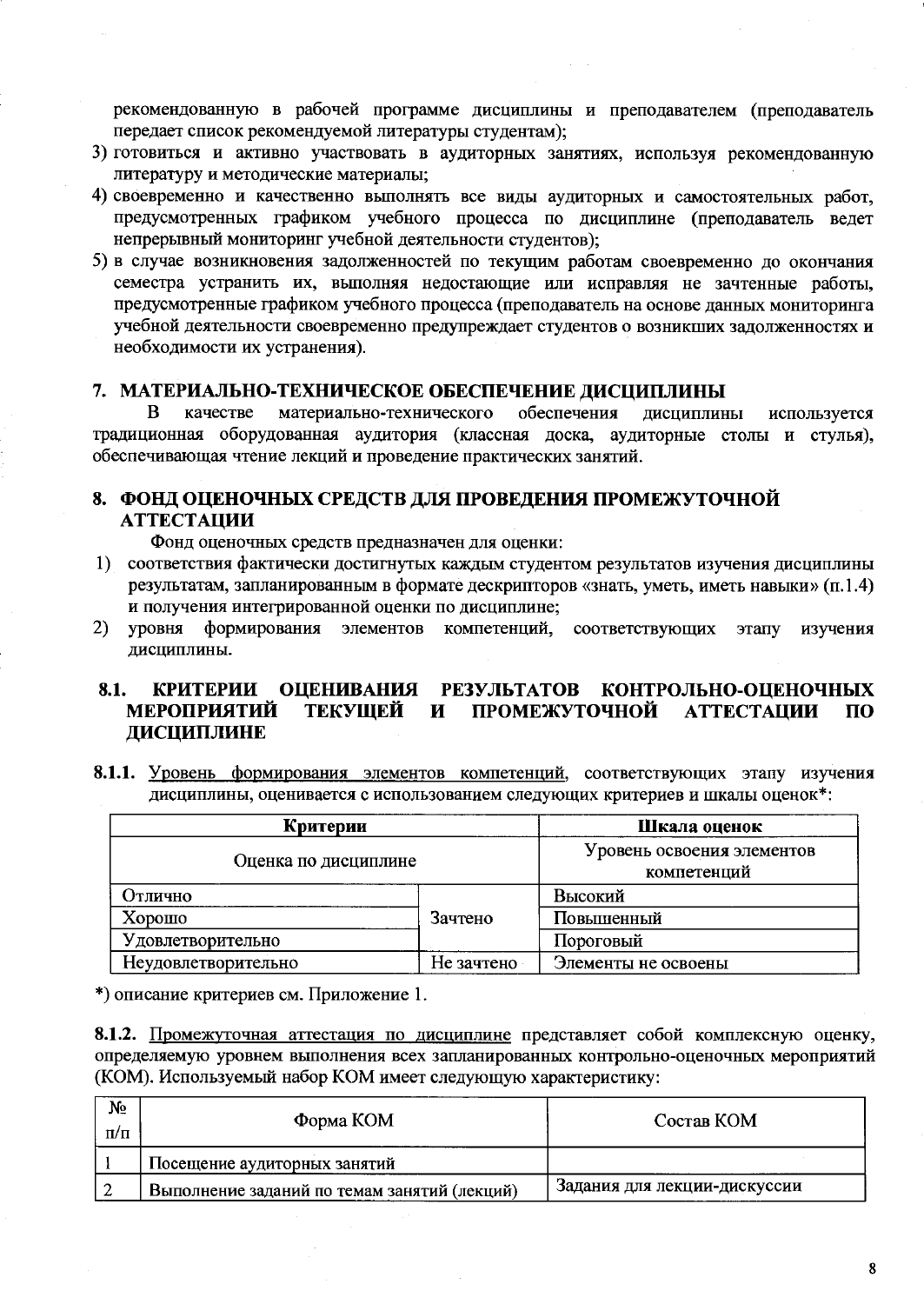| $N_2$<br>$\Pi/\Pi$ | Форма КОМ                      | Состав КОМ                                              |  |  |  |  |
|--------------------|--------------------------------|---------------------------------------------------------|--|--|--|--|
|                    | Участие в семинарских занятиях | № 1-12 - выполнение кейса<br>№ 13-14 - защита рефератов |  |  |  |  |
|                    | Реферат                        | 3 задания                                               |  |  |  |  |
|                    | Экзамен                        | 35 вопросов                                             |  |  |  |  |

Характеристика состава заданий КОМ приведена в разделе 8.3.

8.1.3. Оценка знаний, умений и навыков, продемонстрированных студентами при выполнении отдельных контрольно-оценочных мероприятий и оценочных заданий, входящих в их состав, осуществляется с применением следующей шкалы оценок и критериев:

| Уровни оценки<br>достижений<br>студента (оценки) | Критерии<br>для определення уровня достижений<br>Выполненное оценочное задание:                  | Шкала оценок        |
|--------------------------------------------------|--------------------------------------------------------------------------------------------------|---------------------|
| Высокий (В)                                      | соответствует требованиям*, замечаний нет                                                        | Отлично (5)         |
| Средний (С)                                      | соответствует требованиям*, имеются<br>замечания, которые не требуют<br>обязательного устранения | Хорошо $(4)$        |
| Пороговый (П)                                    | не в полной мере соответствует<br>требованиям*, есть замечания                                   | Удовлетворительно   |
| Недостаточный (H)                                | не соответствует требованиям*, имеет<br>существенные ошибки, требующие<br>исправления            | Неудовлетворительно |
| Нет результата (O)                               | Оценка не<br>выставляется                                                                        |                     |

\*) Требования и уровень достижений студентов (соответствие требованиям) по каждому контрольно-оценочному мероприятию определяется с учетом критериев, приведенных в Приложении 1.

## 8.2. КРИТЕРИИ ОПЕНИВАНИЯ РЕЗУЛЬТАТОВ ПРОМЕЖУТОЧНОЙ АТТЕСТАЦИИ ПРИ ИСПОЛЬЗОВАНИИ НЕЗАВИСИМОГО ТЕСТОВОГО КОНТРОЛЯ

При проведении независимого тестового контроля как формы промежуточной аттестации применяется методика оценивания результатов, предлагаемая разработчиками тестов.

## 8.3. ОЦЕНОЧНЫЕ СРЕДСТВА ДЛЯ ПРОВЕДЕНИЯ ТЕКУЩЕЙ И ПРОМЕЖУТОЧНОЙ **АТТЕСТАЦИИ**

## 8.3.1. Перечень заданий для аудиторных занятий (лекция-дискуссия):

Раздел 1. Тема: Социально-ценностная общность людей как основа возникновения потребности в науке, дизайне и искусстве. Лекция-дискуссия.

Вопросы для дискуссии:

- Назвать элементы научного знания в доисторическом обществе и элементы различных видов  $\mathbf{1}$ деятельности, на основе синкретического взаимообогащения
- 2 Проанализировать, почему наряду с престижными объектами появляются и непрестижные, выполняющие роль эквивалентов.

## 8.3.2. Перечень заданий для семинарских занятий:

Семинары № 1,2,3,4. Тема: Философия науки: основные понятия и проблемы (кейс метод).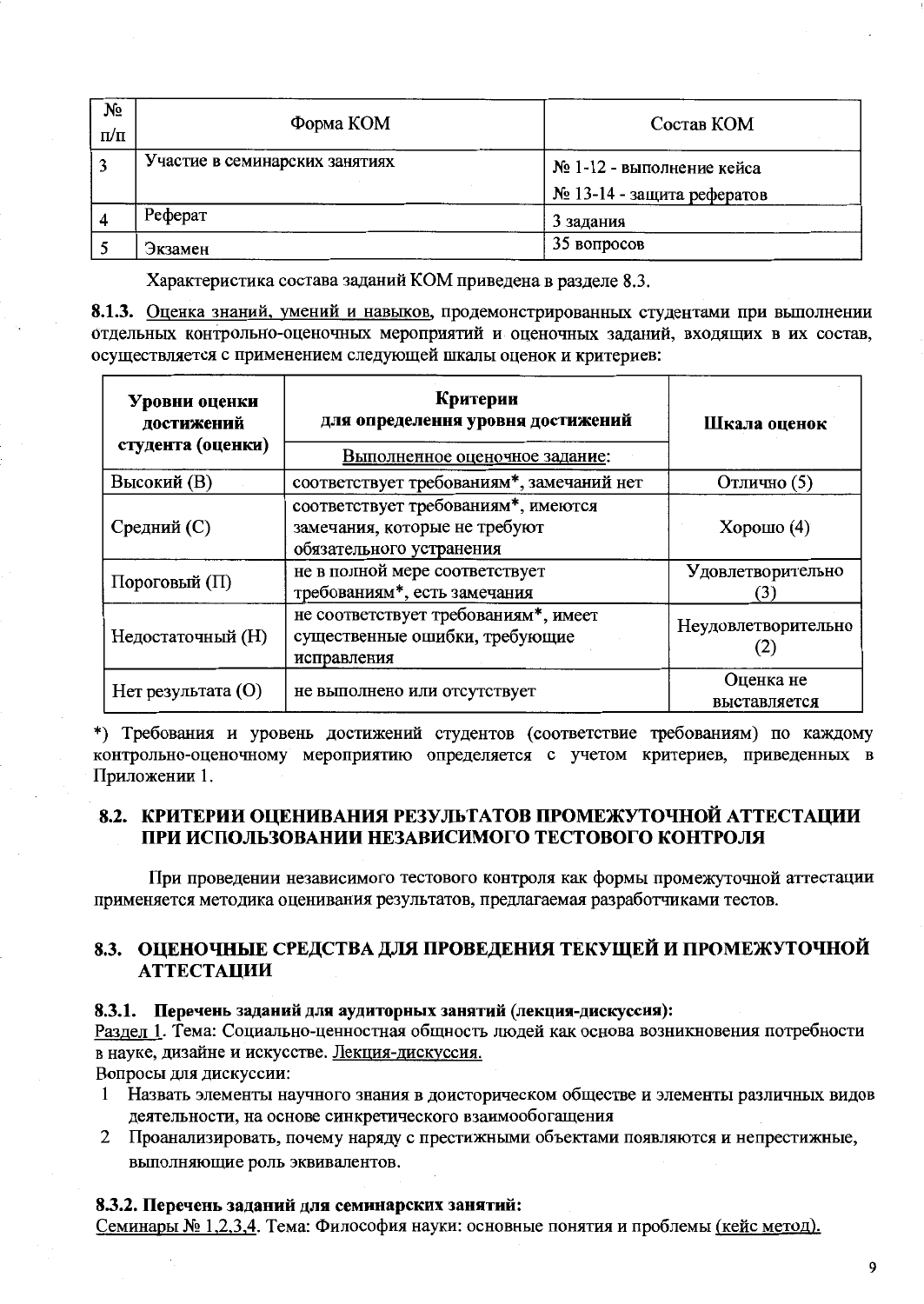«Кейс-стади» в форме дискуссионного обсуждения по заданной проблематике - раскрыть проблемы компонентов научного знания, критериях истинности, вилах истины.

Семинары № 5.6.7.8. Тема: Философские проблемы дизайна (кейс метод).

«Кейс-стади» в форме дискуссионного обсуждения по заданной проблематике - раскрыть субстанциональный характер дизайнерской деятельности как способность интериоризации в различных направлениях и видах деятельности.

Семинары № № 9,10,11,12. Тема: Философские проблемы искусства (кейс метод).

«Кейс-стади» в форме дискуссионного обсуждения по заданной проблематике - раскрыть творчество, с точки художественное зрения осуществления этой потребности совершенствовании и развитии духовного мира человека.

Семинары № 13, 14. Защита рефератов. Устное выступление (5 мин). Ответы на вопросы.

#### 8.3.3.

#### Перечень

## заданий для реферата:

- 1) Работу над рефератом рекомендуется начать с составления рабочего плана, который имеет произвольную форму. В процессе подготовки реферата необходимо максимально полно ознакомиться с литературой и источниками и составить библиографию. При использовании фактического материала обязательна ссылка на источник.
- 2) Законченный реферат включает в себя введение, основную часть и заключение. Введение должно содержать обоснование актуальности темы исследования, постановку цели и задач краткую характеристику использованных источников информации. Цель работы, формулируется в виде общего. Основное содержание реферата излагается в нескольких главах, каждая из которых раскрывает один из выделенных аспектов темы. В заключении подводятся итоги авторского изучения темы, отражается решение задач, поставленных во введении и достижение цели исследования.
- 3) После заключения следует список использованных источников и литературы, а затем, по необходимости - приложение. В приложение могут быть включены документы, иллюстрации, рисунки, таблицы, графики и т.д., которые должны иметь название и порядковый номер.

## 8.3.4. Перечень вопросов к экзамену:

- Философия и наука, их взаимосвязь.  $\mathbf{1}$
- 2 Наука как генерация нового знания.
- $3<sup>1</sup>$ Наука как социальный институт.
- 4 Наука как особая сфера культуры.
- Эволюция развития философии науки. 5
- 6 Особенности философии науки позитивизма.
- $7\overline{ }$ Философия науки неопозитивизма.
- Основные проблемы философии науки постнеопозитивизма. 8
- 9 Наука и ненаука, основные отличия.
- 10 Проблема социологии и культурологи.
- 11 Проблемы становления науки.
- 12 Проблема периодизации этапов развития науки.
- 13 Элементы научного знания в доисторическом обществе. Знание как последовательное закрепление практического опыта.
- 14 Социокультурные и интеллектуальные предпосылки формирования теоретического мышления.
- 15 Культура античного полиса и становление первых форм теоретической науки.
- 16 Философия, диалектика, логика, математика, физика, астрономия античного мира
- 17 Западная и восточная средневековая науки. Логика и герменевтика науки в средневековом обществе.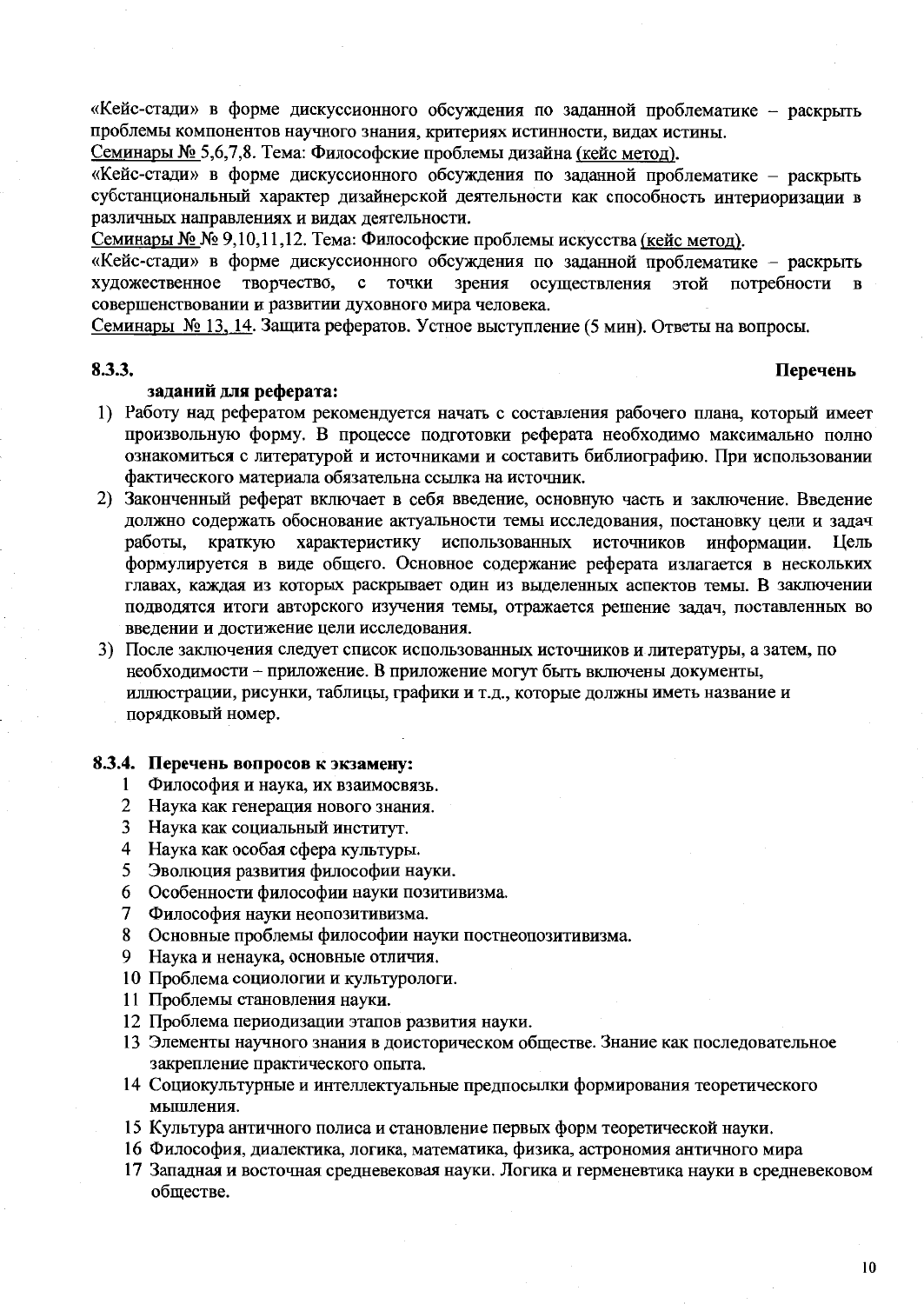- 18 Становление науки в новоевропейской культуре. Формирование идеалов опытного и математизированного знаний.
- 19 Институализация науки в Новое время. Формирование дисциплинарно организованной науки.
- 20 Формирование технических наук. Становление и формирование социально-гуманитарных наук.
- 21 Понятие классической науки основанной на идеале рациональности.
- 22 Понятие стиля научного мышления. Программирование познавательной деятельности субъекта.
- 23 Понятие объект и предмет научного исследования.
- 24 Сложность и уникальность современного объекта познания.
- 25 Научное и ненаучное знание.
- 26 Структура научного знания. предпосылки научного знания.
- 27 Особенности и структура эмпирического знания.
- 28 Особенности и структура теоретического знания. Формы теоретического знания: понятия, идеи, принципы, законы, аксиомы постулаты.
- 29 Научная проблема как элемент научного знания и исходная форма его систематизации. Гносеологический и предметно-практический аспекты научной проблемы как противоречия. Типология научных проблем.
- 30 Роль гипотезы в научном познании. Требования, предъявляемые к научной гипотезе. Способы обоснования гипотез.
- 31 Понятие научного закона. Способы получения и обоснования научного закона. Типы и виды научных законов: эмпирические, теоретические, динамические и статистические.
- 32 Научная теория как высшая форма систематизации знаний. Типология научных теорий. Основные принципы формирования естественнонаучных теорий: дополнительности, относительности, вероятности, соответствия, симметрии и простоты. Специфика социально-гуманитарных теорий.
- 33 Глобальный эволюционизм и современная научная картина мира. Поиск нового типа цивилизационного развития и новые функции науки в социокультурном пространстве.
- 34 Техника как самостоятельная реальность.
- 35 Техника как средство, орудие, удовлетворяющие деятельные потребности людей.

### Критерии экзаменационной оценки

#### Оценка «отлично»

систематизированные, глубокие и полные знания по всем разделам дисциплины, а также по основным вопросам, выходящим за пределы учебной программы;

точное использование научной терминологии систематически грамотное и логически правильное изложение ответа на вопросы;

безупречное владение инструментарием учебной дисциплины, умение его эффективно использовать в постановке научных и практических задач;

выраженная способность самостоятельно и творчески решать сложные проблемы и нестандартные ситуации;

полное и глубокое усвоение основной и дополнительной литературы, рекомендованной учебной программой по дисциплине;

умение ориентироваться в теориях, концепциях и направлениях дисциплины и давать им критическую оценку, используя научные достижения других дисциплин;

творческая самостоятельная работа на практических/семинарских занятиях, активное участие в групповых обсуждениях, высокий уровень культуры исполнения заданий;

высокий уровень сформированности заявленных в рабочей программе компетенций. Оценка «хорошо»

достаточно полные и систематизированные знания по дисциплине;

 $11$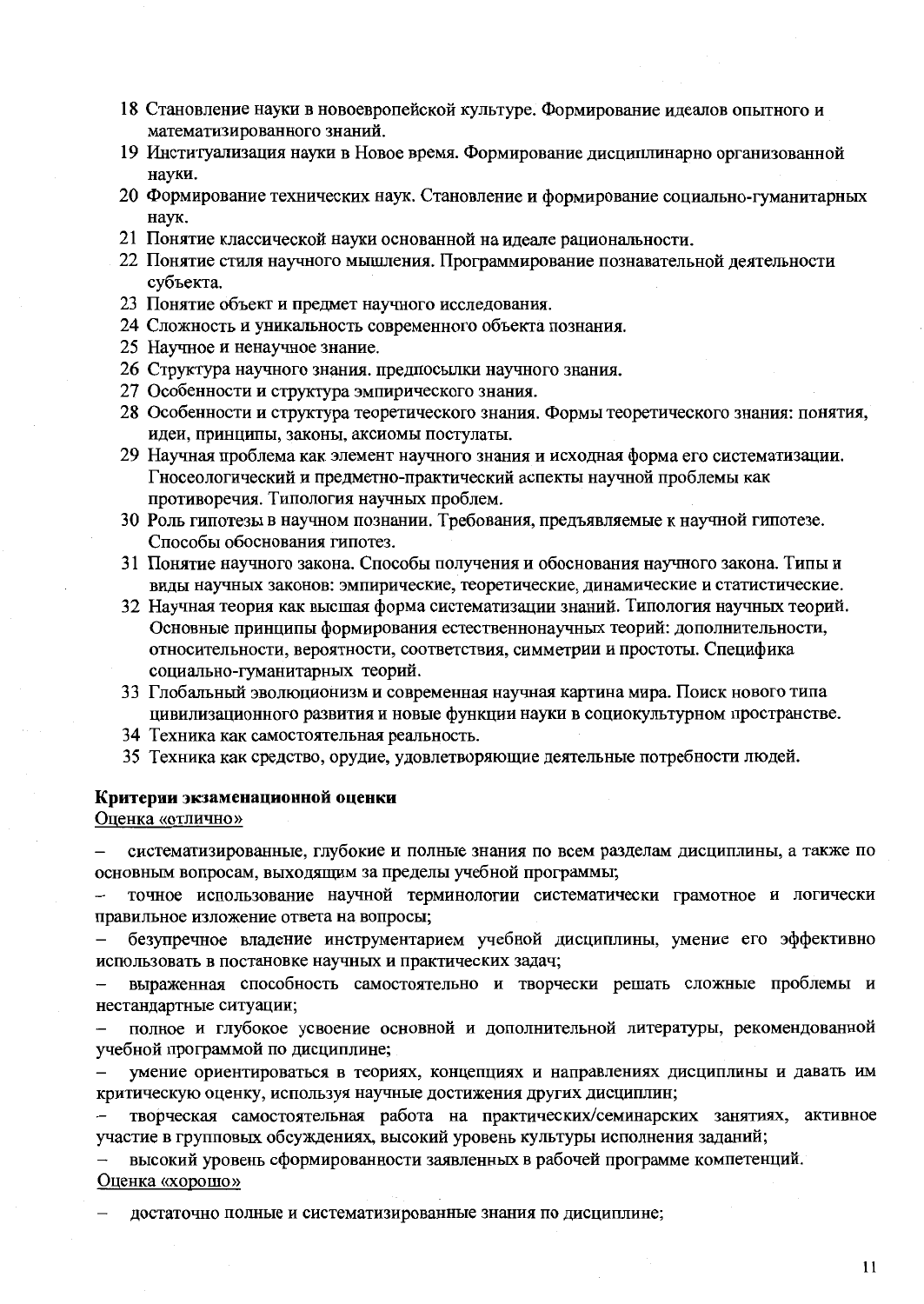умение ориентироваться в основных теориях, концепциях и направлениях дисциплины и давать им критическую оценку;

использование научной терминологии, лингвистически и логически правильное изложение ответа на вопросы, умение делать обоснованные выводы;

владение инструментарием по дисциплине, умение его использовать в постановке и решении научных и профессиональных задач;

усвоение основной и дополнительной литературы, рекомендованной учебной программой по лисциплине:

самостоятельная работа на практических занятиях, участие в групповых обсуждениях, высокий уровень культуры исполнения заданий;

средний уровень сформированности заявленных в рабочей программе компетенций. Оценка «удовлетворительно»

достаточный минимальный объем знаний по дисциплине:

усвоение основной литературы, рекомендованной учебной программой;  $\equiv$ 

умение ориентироваться в основных теориях, концепциях и направлениях по дисциплине и давать им оценку;

использование научной терминологии, стилистическое и логическое изложение ответа на вопросы, умение делать выводы без существенных ошибок;

владение инструментарием учебной дисциплины, умение его использовать в решении типовых задач;

умение под руководством преподавателя решать стандартные задачи;  $\equiv$ 

работа под руководством преподавателя на практических занятиях, допустимый уровень культуры исполнения заданий

достаточный минимальный уровень сформированности заявленных в рабочей программе компетенций.

Оценка «неудовлетворительно»

- $\equiv$ фрагментарные знания по дисциплине;
- отказ от ответа (выполнения письменной работы);
- знание отдельных источников, рекомендованных учебной программой по дисциплине;  $\equiv$
- неумение использовать научную терминологию;  $\overline{\phantom{0}}$
- наличие грубых ошибок;
- низкий уровень культуры исполнения заданий;

низкий уровень сформированности заявленных в рабочей программе компетенций.

#### Рабочая программа лисциплины составлена авторами:

|                                                 | --------- <del>. .</del>                 |           |                |         |
|-------------------------------------------------|------------------------------------------|-----------|----------------|---------|
| Кафедра                                         | Ученая<br>степень, ученое<br>звание      | Должность | ФИО            | Подпись |
| Кафедра<br>социальных и<br>гуманитарных<br>наук | кандидат<br>философских<br>наук, доцент  | профессор | В.И. Ветошкин  |         |
|                                                 | Рабочая программа дисциплины согласована |           |                |         |
| гуманитарных наук                               | Заведующий кафедрой социальных и         |           | В.И. Ветошкин  |         |
| Директор библиотеки УрГАХУ                      |                                          |           | Н.В. Нохрина   |         |
| Декан ФОЗО                                      |                                          |           | И.В. Сагарадзе |         |